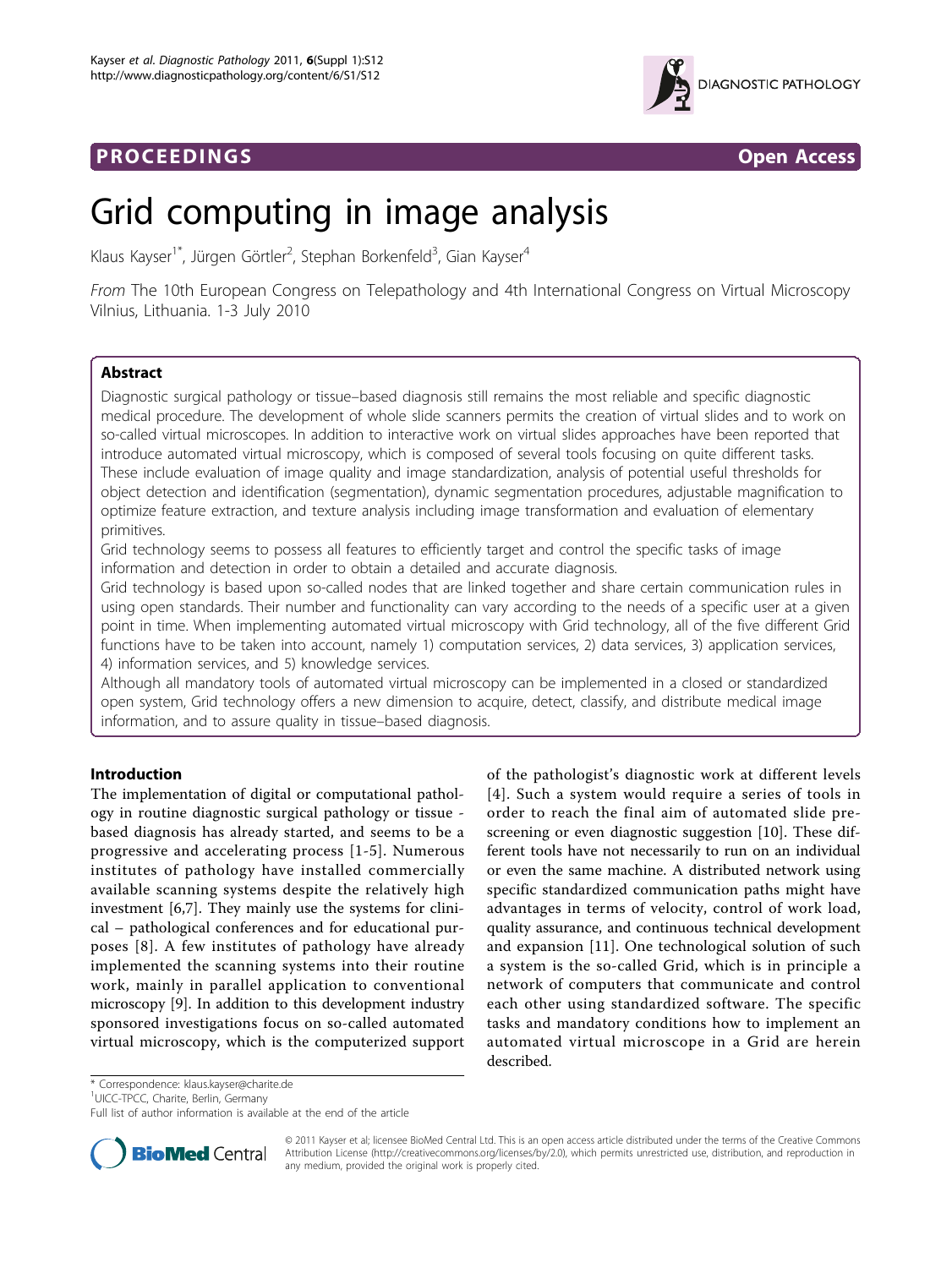## Definition and description of automated virtual microscopy

Automated virtual microscopy is the diagnostic work of a pathologist using a fully automated digital (virtual) microscope [[12\]](#page-3-0). Dependent upon the level of automation different so – called microscope assistants can be defined. These include

1. Image standardization and quality assessment

2. Crude image analysis for potential segmentation features

3. Evaluation of image primitives (elementary events)

4. Selection of fields of view (regions of interest (ROI))

5. Segmentation of biological meaningful objects

6. Computation of structures

7. Image transformation and texture analysis

8. Classification of obtained image data into diagnoses

9. Evaluation of diagnostic accuracy and consistency

10. Final report and feedback to potential additional laboratory data (images)

11. Restart and refinement of image information and diagnosis (additional stains, etc.).

The listed series of virtual microscope assistants can be extended by additional tools such as image data banks, automated notification of images, links and retrieval in public data banks, or expert and control consultations. The required computation power differs between the listed tools remarkably: Evaluation of image primitives, selection of regions of interest, and segmentation of biological meaningful objects require intensive computation, image standardization and disease classification less intensive computation, and final reporting and restart the least one [\[12\]](#page-3-0).

Some of these tools are already implemented in an internet based, automated image analysis system for immunohistochemical images (EAMUS), accessible via [http://WWW.DIAGNOMX.EU.](http://WWW.DIAGNOMX.EU) This system can be considered as a very simple arrangement of a Grid [[13](#page-3-0)].

## Definition and description of Grid technology

Basically, a Grid is an Internet embedded network consisting of a broad variety of connected nodes which correspond to servers. They serve as platform of communication standards, and permit the users to concentrate solely on their individual tasks. In addition to the necessary communication standards a Grid provides also network computing, i.e. distributed computing of the user's tasks. Thus, it is a derivative of the development and maturation of the Internet [\[14](#page-3-0)]. In analogue to the implementation of power supply "grids" that continuously supply households with electrical power independently where the power has been generated a Grid assures standardized information transfer between different nodes. The user has not to care about nodes whether they are data sources, image servers, or highly

specialized measuring systems. Similar to telephone services the user is not informed about the various embedded communication pathways (e.g. cable, microwave, satellite), and to which computers he actually is connected to. They might be located in the Far East, in Europe, or in the USA. These approaches to network computing are also called metacomputing, scalable computing, global computing, and Internet computing. The main applications include large-scale computational and data intensive problems in science, engineering, and commerce [[11](#page-3-0)].

## Components of Grid technology

A Grid consists of a set of connected computers that can act as the end users or clients, as managers to distribute and control the wanted tasks (so called distribution and control nodes) and as computation machines. In other words, a Grid is a network of computers, anyone able to perform the requested tasks. Therefore, we need at least four different types of programs (layers) in a Grid:

1. Data input and output programs (image acquisition and presentation)

2. Application programs (image standardization, evaluation of information, etc.)

3. Communication programs (Web communication standards, server access, etc.)

4. Network management programs (workload of computers, task performance control, etc.)

The listed programs belong to different program layers that are of hierarchical order, starting with front – ends (data input, display) and finally positioned at the network control and management respectively. The backbone of the Grid infrastructure is a computer– based collaborative environment using a management software layer (Middleware). This software layer again works in a distributed manner, and requires its own computation nodes, the so – called brokers. The brokers administer the workload and potential problems, discover free resources, and control the processing of the end user tasks.

## Grid services

The described infrastructure of a Grid has been designed for a broad variety of services that can be grouped into five different aims:

Computational services have been described as first applications of a Grid. They solve tasks that require high computational power, for example to solve recursive formulas. They are in use for of high energy experiments, or astrophysics. In its simplest manner, one (or several) of the distributed supercomputers take the computational task as long as they are not busy with or overloaded by other tasks. Once this happens, the task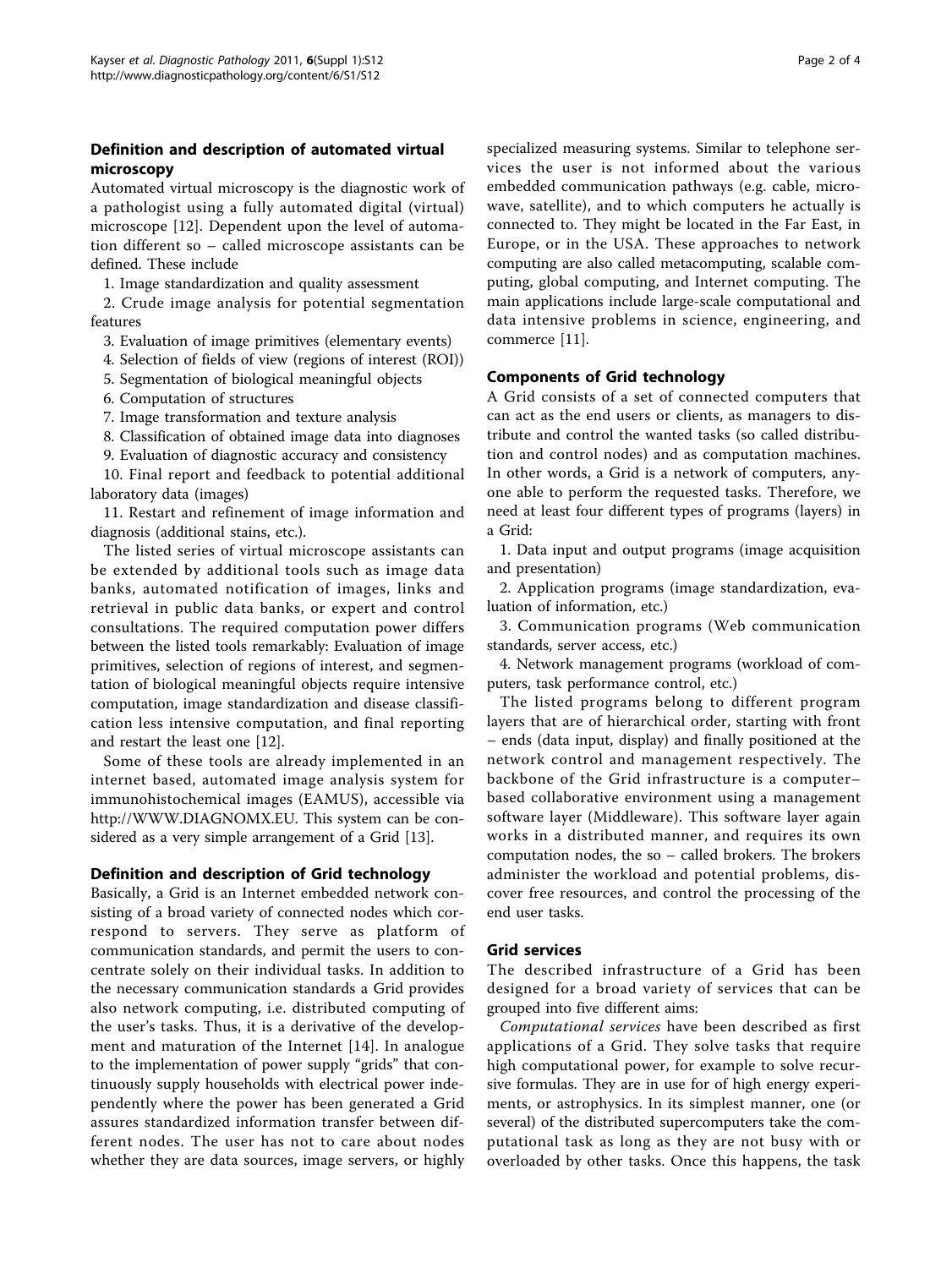and its computational stage are transferred to other included supercomputers, etc. as long as the task is not finished. A priority set of different tasks can stop the computation of an individual task and save its present stage as long as other, more important tasks have not been finished. Examples of computational Grids include: NASA IPG [[15\]](#page-3-0), the World Wide Grid (Buyya R. The World-Wide Grid.<http://www.buyya.com/ecogrid/wwg/>) [[16\]](#page-3-0), and the NSF Tera-Grid. [\(http://www.teraGrid.org/](http://www.teraGrid.org/)) [[17](#page-3-0)]. Computational services would be appropriate for detection of regions of interest, image segmentation and object identification tools as well as for image comparison (block comparison) [[5\]](#page-3-0).

Data services are implemented in several search machines, and offer secure access to distributed datasets. They manage all functions that are used in conventional libraries such as data access, retrieval, storage, replication, or search for data in catalogues of individual or distributed libraries. A more simple structure has been implemented by so-called links, or data-Grids, that are used in the area of high-energy physics [[18,19](#page-3-0)] or drug design [\[16](#page-3-0)].<http://www.buyya.com/vlab/>. Data services would be appropriate to set up classification of diseases, image labeling, or identification of objects, structures, and textures in virtual microscopy.

Application services represent the next higher level and give access to remote software, libraries and Web services. They provide the adequate formulas to be applied on implemented data sets, for example a databank of parameters etc. to fulfill this task. In tissue– based diagnosis, the EAMUS™ [[12,13](#page-3-0),[20\]](#page-3-0) can be considered as a simple, one node implementation of this service. A well known Grid application service is, for example, created by NetSolve [[21](#page-3-0)]. In virtual microscopy several tasks could be performed with application services, especially diagnosis oriented computations of image standardization, features, and regions of interest.

Information services are at an advanced level of application services. They put into relationship data of computational information, and/or application services and present the obtained information. In virtual microscopy, a simple implementation could be created by combining image measurements (for example provided by EAMUS™ services) with an existing telepathology information system such as UICC-TPCC, or iPATH. Another more common example of low-level information services are Meta Data, i. e. a context oriented manner to present, store, access, share, and maintain information. Information services provides also the EU–sponsored Virolab Grid, a project that addresses the problem of HIV drug resistance and offers the integration of biomedical information, advanced applications, patients' data, and intelligent literature access ([http://www.gridwisetech.com/virolab\)](http://www.gridwisetech.com/virolab).

Knowledge services are the most advanced Grid services from the viewpoint of informatics. They are designed to improving with the algorithms of acquiring, using, retrieving, publishing, or maintaining knowledge. Knowledge is considered as information applied to achieve a goal, solve a problem, or execute a decision. A characteristic example is data mining for automatically building a new knowledge. In virtual microscopy it would be an appropriate tool in automated screening and analyzing virtual slides prior to be viewed by the pathologists, or to automatically inform the pathology laboratory about additional investigations in data needed to evaluate a definite diagnosis (immunohistochemical stains, gene analysis, etc.) [8[,22](#page-3-0)-[25](#page-3-0)].

## **Perspectives**

Grids are rarely found in the medical work until today [[11\]](#page-3-0). The amount of data to be handled and applicable in medical diagnosis and treatment and the required computational power are small in comparison to those needed in natural sciences, for example in astrophysics or molecular modelling [[11](#page-3-0)]. The scenario will probably change once the image generation and analysis procedures have fully been digitized [\[6,7,25,26](#page-3-0)]. The digitalization of functional data such as ECG (electrocardiograms) will probably not require to be implemented in network computing systems that offer high speed computing of huge amounts of data in contrast to diagnostic image systems in radiology and pathology. A fully automated virtual microscopy system has to work with image data that count to Terabytes [[5,7](#page-3-0),[24\]](#page-3-0). These data have to be acquired, transported, stored, retrieved, and analyzed. Sophisticated image compression, construction of the necessary logistics, and data selection are methods to significantly reduce the amount of data [\[8](#page-3-0)]. To our opinion, they seem to be more a help construction than a found solution. Intelligent distribution into several cooperative hands of an otherwise not or only difficult to handle task has always been a successful method, for both man and animals lining in social communities.

Grid technology offers a robust and firm framework to fulfil the requirements of digitized diagnostic surgical pathology [[7](#page-3-0),[25\]](#page-3-0). The needed computations of the acquired digital images of whole glass slides, the original size of the images, and the medical requirements of image presentation and display seem to exactly meet the formal framework of a Grid [[11\]](#page-3-0). This is even more obvious, if the medical environment such as hospital information system, embedding in an open standardized communication system (expert consultation), or tasks of medical education and research are taken into account.

In its final consolidation automated virtual microscopy would require a Grid that offers all known services, starting from computational services and reaching the